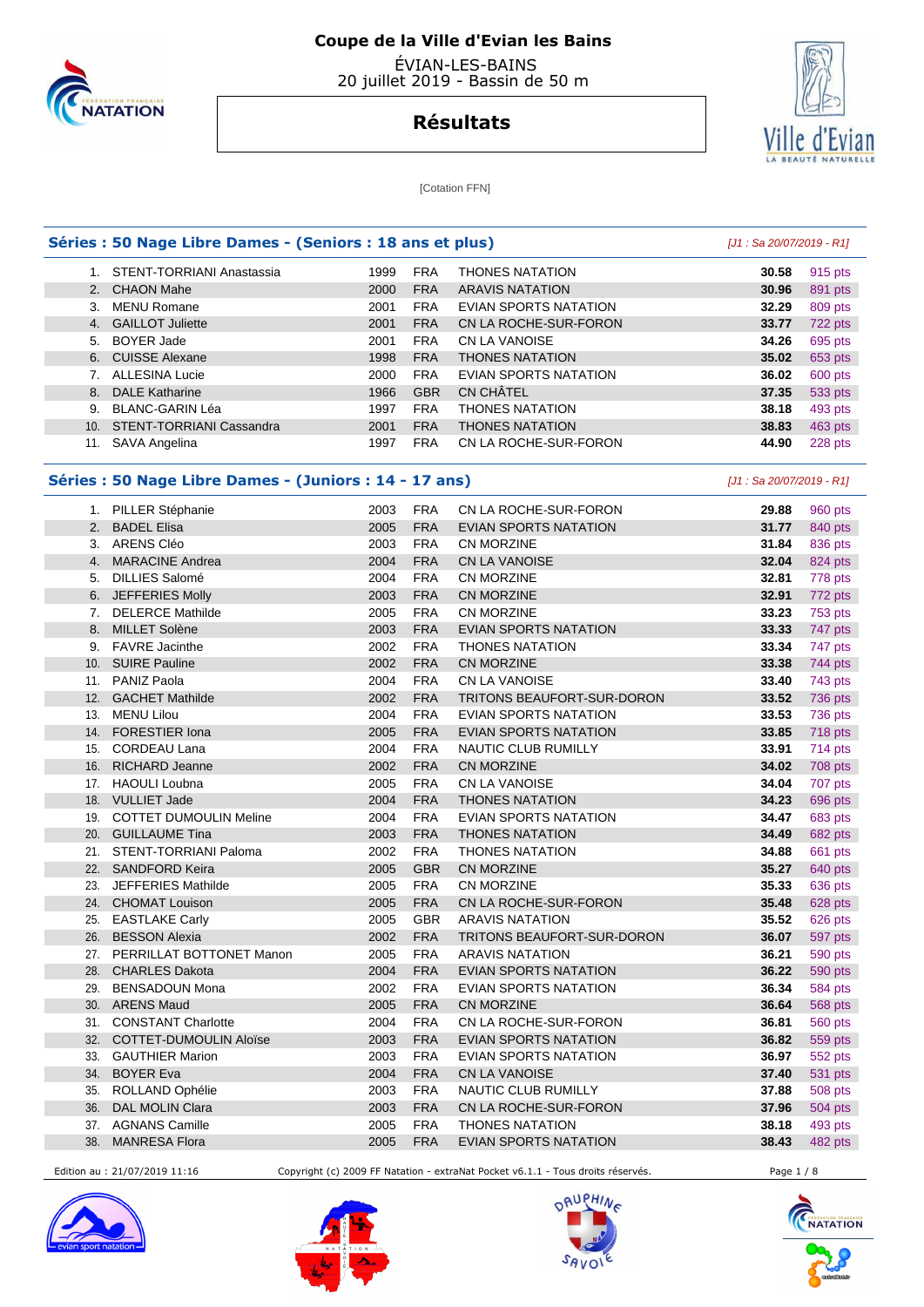

 ÉVIAN-LES-BAINS 20 juillet 2019 - Bassin de 50 m

#### **Résultats**



#### **(Suite) Séries : 50 Nage Libre Dames - (Juniors : 14 - 17 ans)** [J1 : Sa 20/07/2019 - R1]

| 39.                 | <b>BLANC BOUJON Juliette</b> | 2005 | <b>FRA</b> | EVIAN SPORTS NATATION      | 38.62          | 473 pts |
|---------------------|------------------------------|------|------------|----------------------------|----------------|---------|
| 40.                 | <b>RICHARD Tess</b>          | 2005 | <b>FRA</b> | CN MORZINE                 | 38.93          | 459 pts |
| 41.                 | <b>AGNANS Rose</b>           | 2002 | <b>FRA</b> | <b>THONES NATATION</b>     | 38.97          | 457 pts |
| 42.                 | <b>DEPLANTE Jade</b>         | 2005 | <b>FRA</b> | NAUTIC CLUB RUMILLY        | 39.32          | 441 pts |
| 43.                 | <b>DUCRET Amélie</b>         | 2003 | <b>FRA</b> | NAUTIC CLUB RUMILLY        | 39.81          | 420 pts |
| 44.                 | <b>LEGON Milena</b>          | 2003 | <b>FRA</b> | <b>ARAVIS NATATION</b>     | 40.96          | 372 pts |
| 45.                 | DAVID Eva                    | 2005 | <b>FRA</b> | EVIAN SPORTS NATATION      | 41.00          | 370 pts |
| 46.                 | <b>BARONE Camille</b>        | 2005 | <b>FRA</b> | <b>ARAVIS NATATION</b>     | 41.12          | 365 pts |
| 47.                 | <b>CREDOZ Estelle</b>        | 2004 | <b>FRA</b> | <b>THONES NATATION</b>     | 41.86          | 336 pts |
|                     | 48. PYTHON CURT Caroline     | 2005 | <b>FRA</b> | TRITONS BEAUFORT-SUR-DORON | 42.54          | 310 pts |
| 49.                 | FAVRE-REGUILLON Loolyvahn    | 2005 | <b>FRA</b> | <b>THONES NATATION</b>     | 45.10          | 222 pts |
| $\qquad \qquad - -$ | DUC Eva                      | 2005 | <b>FRA</b> | TRITONS BEAUFORT-SUR-DORON | <b>DNS</b> dec |         |
|                     | <b>GAUCHÉ Charlotte</b>      | 2003 | <b>FRA</b> | CN LA ROCHE-SUR-FORON      | <b>DNS</b> dec |         |

#### **Séries : 50 Nage Libre Dames - (Jeunes : 11 - 13 ans)** [J1 : Sa 20/07/2019 - R1]

|     | 1. NECIOLLI Candice            | 2006 | <b>FRA</b> | TRITONS BEAUFORT-SUR-DORON        | 30.55 | 917 pts |
|-----|--------------------------------|------|------------|-----------------------------------|-------|---------|
| 2.  | <b>BIFFI Ambre</b>             | 2006 | <b>FRA</b> | <b>EVIAN SPORTS NATATION</b>      | 33.99 | 710 pts |
| 3.  | AMOUDRUZ Candice               | 2006 | <b>FRA</b> | CN LA ROCHE-SUR-FORON             | 35.78 | 613 pts |
|     | 4. FRANCIS Léane               | 2006 | <b>FRA</b> | CN LA ROCHE-SUR-FORON             | 35.96 | 603 pts |
| 5.  | <b>FAVRE Carline</b>           | 2007 | <b>FRA</b> | <b>THONES NATATION</b>            | 36.51 | 575 pts |
|     | 6. CHAPARD Melody              | 2006 | <b>FRA</b> | <b>ARAVIS NATATION</b>            | 36.89 | 556 pts |
| 7.  | <b>COQUILLARD Pauline</b>      | 2006 | <b>FRA</b> | CN MORZINE                        | 37.43 | 529 pts |
| 8.  | <b>MURAT Justine</b>           | 2008 | <b>FRA</b> | <b>TRITONS BEAUFORT-SUR-DORON</b> | 38.70 | 469 pts |
| 9.  | <b>MCARTHUR Izzy</b>           | 2008 | <b>FRA</b> | CN MORZINE                        | 39.49 | 434 pts |
| 10. | MERMILLOD-BLONDIN Evie         | 2007 | <b>FRA</b> | <b>THONES NATATION</b>            | 39.72 | 424 pts |
| 11. | <b>BEAUMONT Oriane</b>         | 2006 | <b>FRA</b> | <b>ARAVIS NATATION</b>            | 40.08 | 408 pts |
| 12. | POURRAZ Anna                   | 2008 | <b>FRA</b> | CN LA ROCHE-SUR-FORON             | 40.13 | 406 pts |
| 13. | <b>OHL Marine</b>              | 2006 | <b>FRA</b> | <b>EVIAN SPORTS NATATION</b>      | 40.16 | 405 pts |
| 14. | <b>AMOUDRUZ Elise</b>          | 2008 | <b>FRA</b> | CN LA ROCHE-SUR-FORON             | 40.30 | 399 pts |
| 14. | <b>CHARLES Tallulah</b>        | 2006 | <b>FRA</b> | <b>EVIAN SPORTS NATATION</b>      | 40.30 | 399 pts |
| 16. | <b>CHAFFARD Clémence</b>       | 2007 | <b>FRA</b> | <b>THONES NATATION</b>            | 40.36 | 396 pts |
| 17. | <b>EASTLAKE Yasmin</b>         | 2007 | <b>GBR</b> | <b>ARAVIS NATATION</b>            | 40.57 | 388 pts |
| 18. | <b>FRITZSIMMONS Alanna</b>     | 2007 | <b>FRA</b> | CN MORZINE                        | 41.34 | 356 pts |
| 19. | <b>MISSILLIER Chloe</b>        | 2006 | <b>FRA</b> | <b>ARAVIS NATATION</b>            | 41.52 | 349 pts |
| 20. | <b>SAUTHIER Ivanie</b>         | 2007 | <b>FRA</b> | NAUTIC CLUB RUMILLY               | 42.06 | 328 pts |
| 21. | DALE Lydia                     | 2006 | <b>FRA</b> | <b>CN CHÂTEL</b>                  | 43.56 | 273 pts |
| 22. | <b>MANGOT Cécile</b>           | 2006 | <b>FRA</b> | CN LA ROCHE-SUR-FORON             | 45.22 | 218 pts |
| 23. | <b>BONNIER Amélie</b>          | 2007 | <b>FRA</b> | <b>THONES NATATION</b>            | 45.33 | 215 pts |
| 24. | <b>JOYEUX Perrine</b>          | 2008 | <b>FRA</b> | <b>CN MORZINE</b>                 | 45.43 | 212 pts |
| 25. | <b>GAILLARD Lily</b>           | 2008 | <b>FRA</b> | <b>CN MORZINE</b>                 | 45.55 | 208 pts |
| 26. | <b>BRASIER Lisa</b>            | 2007 | <b>FRA</b> | CN LA ROCHE-SUR-FORON             | 45.88 | 198 pts |
| 27. | <b>DUTRUEL Heidi</b>           | 2007 | <b>FRA</b> | <b>EVIAN SPORTS NATATION</b>      | 46.22 | 188 pts |
| 28. | <b>ALABEATRIX RUBIN Louise</b> | 2008 | <b>FRA</b> | <b>EVIAN SPORTS NATATION</b>      | 46.41 | 183 pts |
| 29. | SARTORETTO Isalyne             | 2006 | <b>FRA</b> | <b>ARAVIS NATATION</b>            | 46.57 | 178 pts |
| 30. | PERRILLAT BOTTONET Anna        | 2008 | <b>FRA</b> | <b>ARAVIS NATATION</b>            | 47.42 | 155 pts |
| 31. | <b>FIDALGO-MARTINS Eliza</b>   | 2006 | <b>FRA</b> | NAUTIC CLUB RUMILLY               | 48.64 | 125 pts |
| 31. | <b>GRILLET Chloé</b>           | 2006 | <b>FRA</b> | <b>NAUTIC CLUB RUMILLY</b>        | 48.64 | 125 pts |
| 33. | <b>GARNIER Elisa</b>           | 2007 | <b>FRA</b> | CN LA ROCHE-SUR-FORON             | 48.77 | 122 pts |
| 34. | <b>JACKSON Eva</b>             | 2008 | <b>FRA</b> | CN MORZINE                        | 49.15 | 113 pts |
| 35. | <b>MICHAUD Naolie</b>          | 2008 | <b>FRA</b> | <b>CN MORZINE</b>                 | 50.13 | 92 pts  |
| 36. | <b>GUIGUES Clea</b>            | 2008 | <b>FRA</b> | <b>TRITONS BEAUFORT-SUR-DORON</b> | 52.67 | 48 pts  |
| 37. | <b>DODD Seren</b>              | 2008 | <b>FRA</b> | CN MORZINE                        | 54.85 | 21 pts  |

Edition au : 21/07/2019 11:16 Copyright (c) 2009 FF Natation - extraNat Pocket v6.1.1 - Tous droits réservés. Page 2 / 8







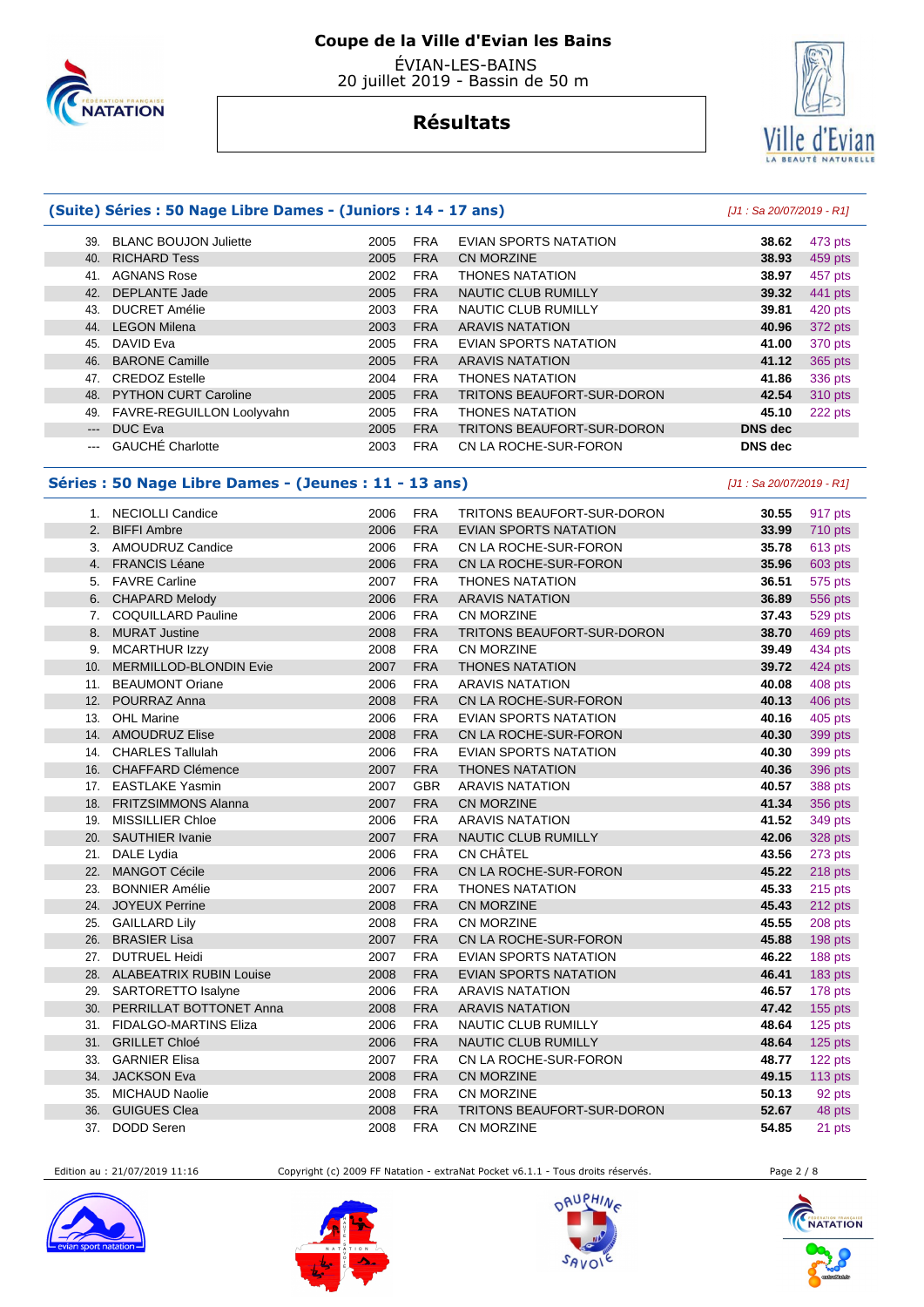

 ÉVIAN-LES-BAINS 20 juillet 2019 - Bassin de 50 m

#### **Résultats**

**(Suite) Séries : 50 Nage Libre Dames - (Jeunes : 11 - 13 ans)** [J1 : Sa 20/07/2019 - R1]

#### 38. VIBERT Chloé 2007 FRA NAUTIC CLUB RUMILLY **1:00.27** 1 pt --- ALPHONSE Yoline 2008 FRA CN LA ROCHE-SUR-FORON **DNS dec**  --- CUISSARD Maëlys 2007 FRA CN LA ROCHE-SUR-FORON **DNS dec**  --- LOOSEN Lucie 2008 FRA TRITONS BEAUFORT-SUR-DORON **DNS dec**  --- METRAL Lou 2006 FRA NAUTIC CLUB RUMILLY **DNS dec**  --- NICOL Isobel 2008 FRA CN MORZINE **DNS dec Séries : 50 Nage Libre Dames - (Avenirs : 6 - 10 ans)** [J1 : Sa 20/07/2019 - R1] 1. CHAFFARD Mathilde 2010 FRA THONES NATATION **44.61** 238 pts 2. VENTER Ella 2009 FRA CN LA ROCHE-SUR-FORON **46.56** 179 pts 3. FOURCADE Chiara 2009 FRA CN MORZINE **49.08** 114 pts 4. PATERSON Sasha 2010 GBR ARAVIS NATATION **50.44** 86 pts

5. BELLATON Inès 2009 FRA CN LA ROCHE-SUR-FORON **51.83** 61 pts

--- CUISSARD Eloïse 2009 FRA CN LA ROCHE-SUR-FORON **DNS dec** 

#### **Séries : 100 Nage Libre Dames - (Jeunes : 11 - 13 ans)** [J1 : Sa 20/07/2019 - R1]

|     | 1. NECIOLLI Candice            | 2006 | <b>FRA</b> | <b>TRITONS BEAUFORT-SUR-DORON</b> | 1:11.14        | 756 pts   |
|-----|--------------------------------|------|------------|-----------------------------------|----------------|-----------|
| 2.  | <b>BIFFI Ambre</b>             | 2006 | <b>FRA</b> | <b>EVIAN SPORTS NATATION</b>      | 1:17.70        | 580 pts   |
| 3.  | AMOUDRUZ Candice               | 2006 | <b>FRA</b> | CN LA ROCHE-SUR-FORON             | 1:19.92        | 526 pts   |
|     | 4. FRANCIS Léane               | 2006 | <b>FRA</b> | CN LA ROCHE-SUR-FORON             | 1:22.32        | 470 pts   |
| 5.  | <b>FAVRE Carline</b>           | 2007 | <b>FRA</b> | <b>THONES NATATION</b>            | 1:23.98        | 433 pts   |
|     | 6. COQUILLARD Pauline          | 2006 | <b>FRA</b> | <b>CN MORZINE</b>                 | 1:28.98        | 332 pts   |
| 7.  | <b>MCARTHUR Izzy</b>           | 2008 | <b>FRA</b> | <b>CN MORZINE</b>                 | 1:30.45        | 304 pts   |
| 8.  | POURRAZ Anna                   | 2008 | <b>FRA</b> | CN LA ROCHE-SUR-FORON             | 1:30.74        | 299 pts   |
| 9.  | <b>CHAPARD Melody</b>          | 2006 | <b>FRA</b> | <b>ARAVIS NATATION</b>            | 1:31.14        | 292 pts   |
| 10. | <b>CHAFFARD Clémence</b>       | 2007 | <b>FRA</b> | <b>THONES NATATION</b>            | 1:31.47        | 286 pts   |
| 11. | <b>OHL Marine</b>              | 2006 | <b>FRA</b> | <b>EVIAN SPORTS NATATION</b>      | 1:32.02        | 277 pts   |
| 12. | <b>EASTLAKE Yasmin</b>         | 2007 | <b>GBR</b> | <b>ARAVIS NATATION</b>            | 1:32.78        | 264 pts   |
| 13. | <b>FRITZSIMMONS Alanna</b>     | 2007 | <b>FRA</b> | CN MORZINE                        | 1:33.01        | 260 pts   |
| 14. | MERMILLOD-BLONDIN Evie         | 2007 | <b>FRA</b> | <b>THONES NATATION</b>            | 1:33.20        | 256 pts   |
| 15. | <b>MURAT Justine</b>           | 2008 | <b>FRA</b> | <b>TRITONS BEAUFORT-SUR-DORON</b> | 1:33.93        | 244 pts   |
| 16. | <b>CHARLES Tallulah</b>        | 2006 | <b>FRA</b> | <b>EVIAN SPORTS NATATION</b>      | 1:34.85        | 230 pts   |
| 17. | <b>COTTET-DUMOULIN Aurélie</b> | 2006 | <b>FRA</b> | <b>CN MORZINE</b>                 | 1:36.24        | 208 pts   |
| 18. | <b>BEAUMONT Oriane</b>         | 2006 | <b>FRA</b> | <b>ARAVIS NATATION</b>            | 1:36.53        | 204 pts   |
| 19. | <b>SAUTHIER Ivanie</b>         | 2007 | <b>FRA</b> | <b>NAUTIC CLUB RUMILLY</b>        | 1:36.99        | 197 pts   |
| 20. | <b>MISSILLIER Chloe</b>        | 2006 | <b>FRA</b> | <b>ARAVIS NATATION</b>            | 1:39.66        | 160 pts   |
| 21. | <b>AMOUDRUZ Elise</b>          | 2008 | <b>FRA</b> | CN LA ROCHE-SUR-FORON             | 1:43.33        | 115 $pts$ |
| 22. | <b>BONNIER Amélie</b>          | 2007 | <b>FRA</b> | <b>THONES NATATION</b>            | 1:47.44        | 74 pts    |
| 23. | <b>DUTRUEL Heidi</b>           | 2007 | <b>FRA</b> | <b>EVIAN SPORTS NATATION</b>      | 1:48.13        | 68 pts    |
| 24. | <b>MANGOT Cécile</b>           | 2006 | <b>FRA</b> | CN LA ROCHE-SUR-FORON             | 1:48.98        | 61 pts    |
|     | 25. ALABEATRIX RUBIN Louise    | 2008 | <b>FRA</b> | <b>EVIAN SPORTS NATATION</b>      | 1:49.45        | 57 pts    |
| 26. | <b>GAILLARD Lily</b>           | 2008 | <b>FRA</b> | CN MORZINE                        | 1:50.59        | 48 pts    |
| 27. | <b>BRASIER Lisa</b>            | 2007 | <b>FRA</b> | CN LA ROCHE-SUR-FORON             | 1:51.21        | 44 pts    |
| 28. | <b>SARTORETTO Isalyne</b>      | 2006 | <b>FRA</b> | <b>ARAVIS NATATION</b>            | 1:54.03        | 27 pts    |
| 29. | <b>FIDALGO-MARTINS Eliza</b>   | 2006 | <b>FRA</b> | NAUTIC CLUB RUMILLY               | 1:54.16        | 26 pts    |
| 30. | <b>JOYEUX Perrine</b>          | 2008 | <b>FRA</b> | <b>CN MORZINE</b>                 | 1:54.64        | 24 pts    |
| 31. | <b>GUIGUES Clea</b>            | 2008 | <b>FRA</b> | <b>TRITONS BEAUFORT-SUR-DORON</b> | 1:55.76        | 18 pts    |
| 32. | <b>GRILLET Chloé</b>           | 2006 | <b>FRA</b> | NAUTIC CLUB RUMILLY               | 1:56.18        | 16 pts    |
| 33. | VIBERT Chloé                   | 2007 | <b>FRA</b> | <b>NAUTIC CLUB RUMILLY</b>        | 2:23.55        | 1 pt      |
|     | <b>ALPHONSE Yoline</b>         | 2008 | <b>FRA</b> | CN LA ROCHE-SUR-FORON             | <b>DNS</b> dec |           |
|     | <b>CUISSARD Maëlys</b>         | 2007 | <b>FRA</b> | CN LA ROCHE-SUR-FORON             | <b>DNS</b> dec |           |

 **Edition au : 21/07/2019 11:16 Copyright (c) 2009 FF Natation - extraNat Pocket v6.1.1 - Tous droits réservés. Page 3 / 8** 









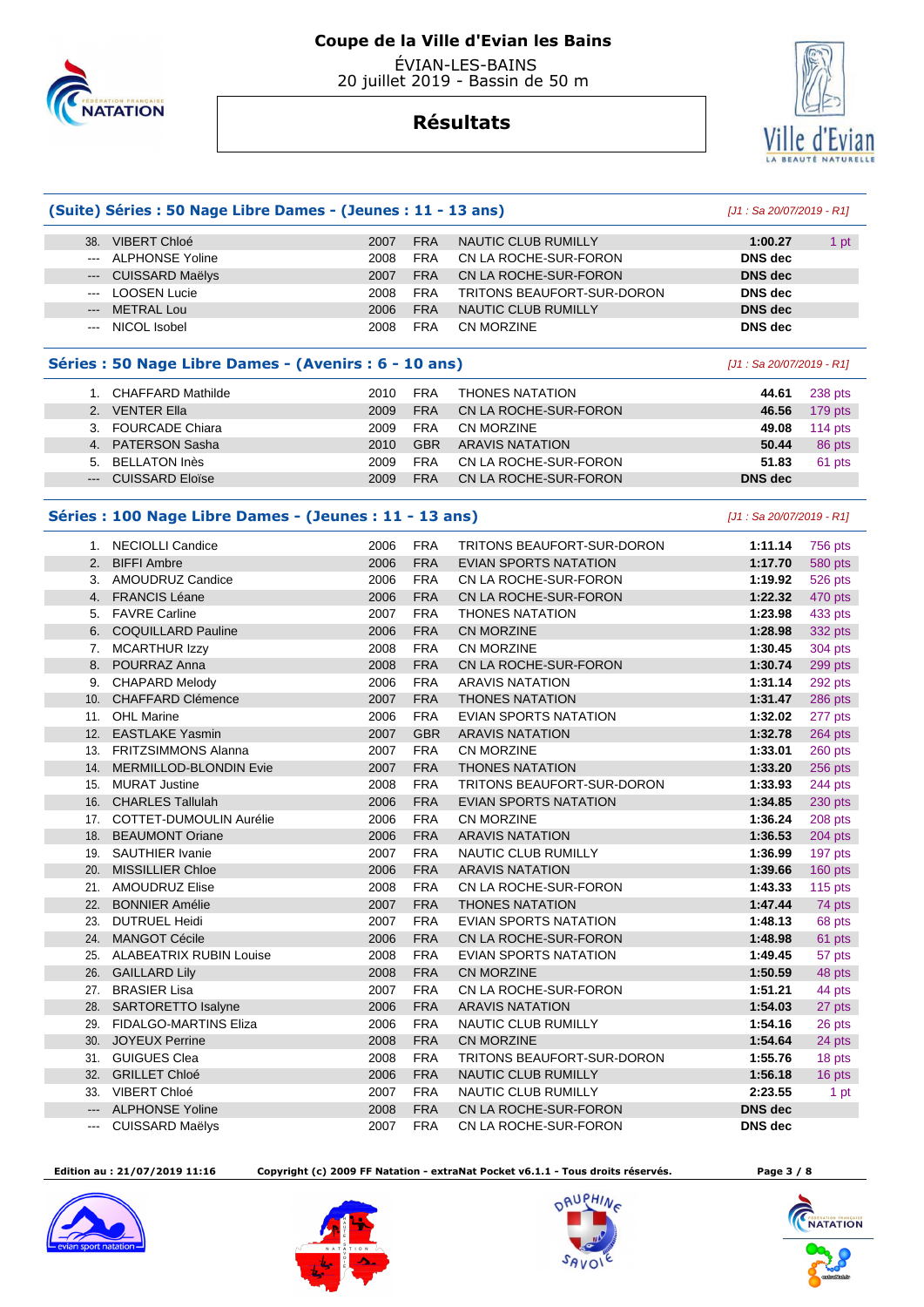



#### **Résultats**

|                                                                                                                                                                                                                                                                                                                                                                                              |                                                         | (Suite) Séries : 100 Nage Libre Dames - (Jeunes : 11 - 13 ans) |            |                              |                           |                |  |
|----------------------------------------------------------------------------------------------------------------------------------------------------------------------------------------------------------------------------------------------------------------------------------------------------------------------------------------------------------------------------------------------|---------------------------------------------------------|----------------------------------------------------------------|------------|------------------------------|---------------------------|----------------|--|
|                                                                                                                                                                                                                                                                                                                                                                                              | --- LOOSEN Lucie                                        | 2008                                                           | <b>FRA</b> | TRITONS BEAUFORT-SUR-DORON   | <b>DNS dec</b>            |                |  |
|                                                                                                                                                                                                                                                                                                                                                                                              | Série : 50 Dos Dames - (Avenirs : 6 - 10 ans)           |                                                                |            |                              | [J1 : Sa 20/07/2019 - R1] |                |  |
|                                                                                                                                                                                                                                                                                                                                                                                              | 1. CHAFFARD Mathilde                                    | 2010                                                           | <b>FRA</b> | <b>THONES NATATION</b>       | 56.26                     | 167 pts        |  |
|                                                                                                                                                                                                                                                                                                                                                                                              | 2. VENTER Ella                                          | 2009                                                           | <b>FRA</b> | CN LA ROCHE-SUR-FORON        | 58.74                     | 118 pts        |  |
|                                                                                                                                                                                                                                                                                                                                                                                              | 3. PATERSON Sasha                                       | 2010                                                           | <b>GBR</b> | <b>ARAVIS NATATION</b>       | 1:01.13                   | 80 pts         |  |
|                                                                                                                                                                                                                                                                                                                                                                                              | 4. BELLATON Inès                                        | 2009                                                           | <b>FRA</b> | CN LA ROCHE-SUR-FORON        | 1:01.95                   | 68 pts         |  |
|                                                                                                                                                                                                                                                                                                                                                                                              | --- CUISSARD Eloïse                                     | 2009                                                           | <b>FRA</b> | CN LA ROCHE-SUR-FORON        | <b>DNS</b> dec            |                |  |
|                                                                                                                                                                                                                                                                                                                                                                                              | Séries : 200 4 Nages Dames - (Seniors : 18 ans et plus) |                                                                |            |                              | [J1 : Sa 20/07/2019 - R1] |                |  |
|                                                                                                                                                                                                                                                                                                                                                                                              | 1. STENT-TORRIANI Anastassia                            | 1999                                                           | <b>FRA</b> | <b>THONES NATATION</b>       | 3:00.31                   | 672 pts        |  |
|                                                                                                                                                                                                                                                                                                                                                                                              | 2. CHAMIOT CLERC Elsa                                   | 2001                                                           | <b>FRA</b> | TRITONS BEAUFORT-SUR-DORON   | 3:06.81                   | 604 pts        |  |
|                                                                                                                                                                                                                                                                                                                                                                                              | 3. BOYER Jade                                           | 2001                                                           | <b>FRA</b> | CN LA VANOISE                | 3:11.91                   | 552 pts        |  |
|                                                                                                                                                                                                                                                                                                                                                                                              | 4. CUISSE Alexane                                       | 1998                                                           | <b>FRA</b> | <b>THONES NATATION</b>       | 3:13.06                   | 541 pts        |  |
|                                                                                                                                                                                                                                                                                                                                                                                              | 5. CHAON Mahe                                           | 2000                                                           | <b>FRA</b> | <b>ARAVIS NATATION</b>       | 3:22.31                   | 455 pts        |  |
|                                                                                                                                                                                                                                                                                                                                                                                              | 6. STENT-TORRIANI Cassandra                             | 2001                                                           | <b>FRA</b> | <b>THONES NATATION</b>       | 3:29.13                   | 396 pts        |  |
|                                                                                                                                                                                                                                                                                                                                                                                              | 7. BLANC-GARIN Léa                                      | 1997                                                           | <b>FRA</b> | <b>THONES NATATION</b>       | 3:39.68                   | 313 pts        |  |
|                                                                                                                                                                                                                                                                                                                                                                                              | 8. STENT-TORRIANI Delphine                              | 1969                                                           | <b>FRA</b> | <b>THONES NATATION</b>       | 4:03.31                   | 162 pts        |  |
|                                                                                                                                                                                                                                                                                                                                                                                              | 9. SAVA Angelina                                        | 1997                                                           | <b>FRA</b> | CN LA ROCHE-SUR-FORON        | 4:19.83                   | 86 pts         |  |
| $---$                                                                                                                                                                                                                                                                                                                                                                                        | <b>MENU Romane</b>                                      | 2001                                                           | <b>FRA</b> | <b>EVIAN SPORTS NATATION</b> | <b>DSQ</b>                |                |  |
| $\frac{1}{2} \frac{1}{2} \frac{1}{2} \frac{1}{2} \frac{1}{2} \frac{1}{2} \frac{1}{2} \frac{1}{2} \frac{1}{2} \frac{1}{2} \frac{1}{2} \frac{1}{2} \frac{1}{2} \frac{1}{2} \frac{1}{2} \frac{1}{2} \frac{1}{2} \frac{1}{2} \frac{1}{2} \frac{1}{2} \frac{1}{2} \frac{1}{2} \frac{1}{2} \frac{1}{2} \frac{1}{2} \frac{1}{2} \frac{1}{2} \frac{1}{2} \frac{1}{2} \frac{1}{2} \frac{1}{2} \frac{$ | <b>ALLESINA Lucie</b>                                   | 2000                                                           | <b>FRA</b> | EVIAN SPORTS NATATION        | <b>DNS</b> dec            |                |  |
|                                                                                                                                                                                                                                                                                                                                                                                              | Séries: 200 4 Nages Dames - (Juniors: 14 - 17 ans)      |                                                                |            |                              | [J1 : Sa 20/07/2019 - R1] |                |  |
|                                                                                                                                                                                                                                                                                                                                                                                              | 1. PILLER Stéphanie                                     | 2003                                                           | <b>FRA</b> | CN LA ROCHE-SUR-FORON        | 2:50.00                   | 789 pts        |  |
|                                                                                                                                                                                                                                                                                                                                                                                              | 2. ARENS Cléo                                           | 2003                                                           | <b>FRA</b> | <b>CN MORZINE</b>            | 2:53.80                   | 745 pts        |  |
|                                                                                                                                                                                                                                                                                                                                                                                              | 3. MARACINE Andrea                                      | 2004                                                           | <b>FRA</b> | <b>CN LA VANOISE</b>         | 3:04.73                   | 625 pts        |  |
|                                                                                                                                                                                                                                                                                                                                                                                              | 4. JEFFERIES Molly                                      | 2003                                                           | <b>FRA</b> | <b>CN MORZINE</b>            | 3:05.41                   | 618 pts        |  |
|                                                                                                                                                                                                                                                                                                                                                                                              | 5. DILLIES Salomé                                       | 2004                                                           | <b>FRA</b> | CN MORZINE                   | 3:09.50                   | 576 pts        |  |
|                                                                                                                                                                                                                                                                                                                                                                                              | 6. PANIZ Paola                                          | 2004                                                           | <b>FRA</b> | <b>CN LA VANOISE</b>         | 3:11.43                   | 557 pts        |  |
|                                                                                                                                                                                                                                                                                                                                                                                              | 7. BADEL Elisa                                          | 2005                                                           | <b>FRA</b> | EVIAN SPORTS NATATION        | 3:11.99                   | 551 pts        |  |
|                                                                                                                                                                                                                                                                                                                                                                                              | 8. FAVRE Jacinthe                                       | 2002                                                           | <b>FRA</b> | <b>THONES NATATION</b>       | 3:13.38                   | 538 pts        |  |
| 9.                                                                                                                                                                                                                                                                                                                                                                                           | MILLET Solène                                           | 2003                                                           | <b>FRA</b> | EVIAN SPORTS NATATION        | 3:13.80                   | 534 pts        |  |
|                                                                                                                                                                                                                                                                                                                                                                                              | 10. HAOULI Loubna                                       | 2005                                                           | <b>FRA</b> | <b>CN LA VANOISE</b>         | 3:13.91                   | 533 pts        |  |
|                                                                                                                                                                                                                                                                                                                                                                                              | 11. SUIRE Pauline                                       | 2002                                                           | <b>FRA</b> | CN MORZINE                   | 3:16.87                   | 504 pts        |  |
|                                                                                                                                                                                                                                                                                                                                                                                              | 12. TELLIEZ Eloise                                      | 2004                                                           | <b>FRA</b> | <b>ARAVIS NATATION</b>       | 3:17.60                   | 498 pts        |  |
|                                                                                                                                                                                                                                                                                                                                                                                              | 13. PERRILLAT BOTTONET Manon                            | 2005                                                           | <b>FRA</b> | <b>ARAVIS NATATION</b>       | 3:18.76                   | 487 pts        |  |
|                                                                                                                                                                                                                                                                                                                                                                                              | 14. FORESTIER Iona                                      | 2005                                                           | <b>FRA</b> | <b>EVIAN SPORTS NATATION</b> | 3:19.42 481 pts           |                |  |
|                                                                                                                                                                                                                                                                                                                                                                                              | 15. SANDFORD Keira                                      | 2005                                                           | <b>GBR</b> | CN MORZINE                   | 3:21.00                   | 466 pts        |  |
|                                                                                                                                                                                                                                                                                                                                                                                              | 16. RICHARD Jeanne                                      | 2002                                                           | <b>FRA</b> | CN MORZINE                   | 3:22.17                   | 456 pts        |  |
|                                                                                                                                                                                                                                                                                                                                                                                              | 17. COTTET DUMOULIN Meline                              | 2004                                                           | <b>FRA</b> | EVIAN SPORTS NATATION        | 3:22.53                   | 453 pts        |  |
|                                                                                                                                                                                                                                                                                                                                                                                              | 18. CORDEAU Lana                                        | 2004                                                           | <b>FRA</b> | <b>NAUTIC CLUB RUMILLY</b>   | 3:23.08                   | 448 pts        |  |
|                                                                                                                                                                                                                                                                                                                                                                                              | 18. MENU Lilou                                          | 2004                                                           | <b>FRA</b> | <b>EVIAN SPORTS NATATION</b> | 3:23.08                   | 448 pts        |  |
|                                                                                                                                                                                                                                                                                                                                                                                              | 20. VULLIET Jade                                        | 2004                                                           | <b>FRA</b> | <b>THONES NATATION</b>       | 3:23.84                   | 441 pts        |  |
|                                                                                                                                                                                                                                                                                                                                                                                              | 21. EASTLAKE Carly                                      | 2005                                                           | <b>GBR</b> | <b>ARAVIS NATATION</b>       | 3:24.83                   | 432 pts        |  |
|                                                                                                                                                                                                                                                                                                                                                                                              | 22. JEFFERIES Mathilde                                  | 2005                                                           | <b>FRA</b> | CN MORZINE                   | 3:25.00                   | 431 pts        |  |
|                                                                                                                                                                                                                                                                                                                                                                                              | 23. GAUTHIER Marion                                     | 2003                                                           | <b>FRA</b> | EVIAN SPORTS NATATION        | 3:25.14                   | 430 pts        |  |
|                                                                                                                                                                                                                                                                                                                                                                                              | 24. ARENS Maud                                          | 2005                                                           | <b>FRA</b> | CN MORZINE                   | 3:25.72                   | 425 pts        |  |
|                                                                                                                                                                                                                                                                                                                                                                                              | 25. DELERCE Mathilde                                    | 2005                                                           | <b>FRA</b> | CN MORZINE                   | 3:27.26                   | 411 pts        |  |
|                                                                                                                                                                                                                                                                                                                                                                                              | 26. AGNANS Rose                                         | 2002                                                           | <b>FRA</b> | <b>THONES NATATION</b>       | 3:31.72                   |                |  |
|                                                                                                                                                                                                                                                                                                                                                                                              | 27. BENSADOUN Mona                                      | 2002                                                           | <b>FRA</b> | EVIAN SPORTS NATATION        | 3:32.77                   | 374 pts        |  |
|                                                                                                                                                                                                                                                                                                                                                                                              |                                                         |                                                                |            |                              |                           | <b>366 pts</b> |  |
|                                                                                                                                                                                                                                                                                                                                                                                              | 28. COTTET-DUMOULIN Aloïse                              | 2003                                                           | <b>FRA</b> | EVIAN SPORTS NATATION        | 3:33.30                   | 362 pts        |  |

Edition au : 21/07/2019 11:16 Copyright (c) 2009 FF Natation - extraNat Pocket v6.1.1 - Tous droits réservés. Page 4 / 8







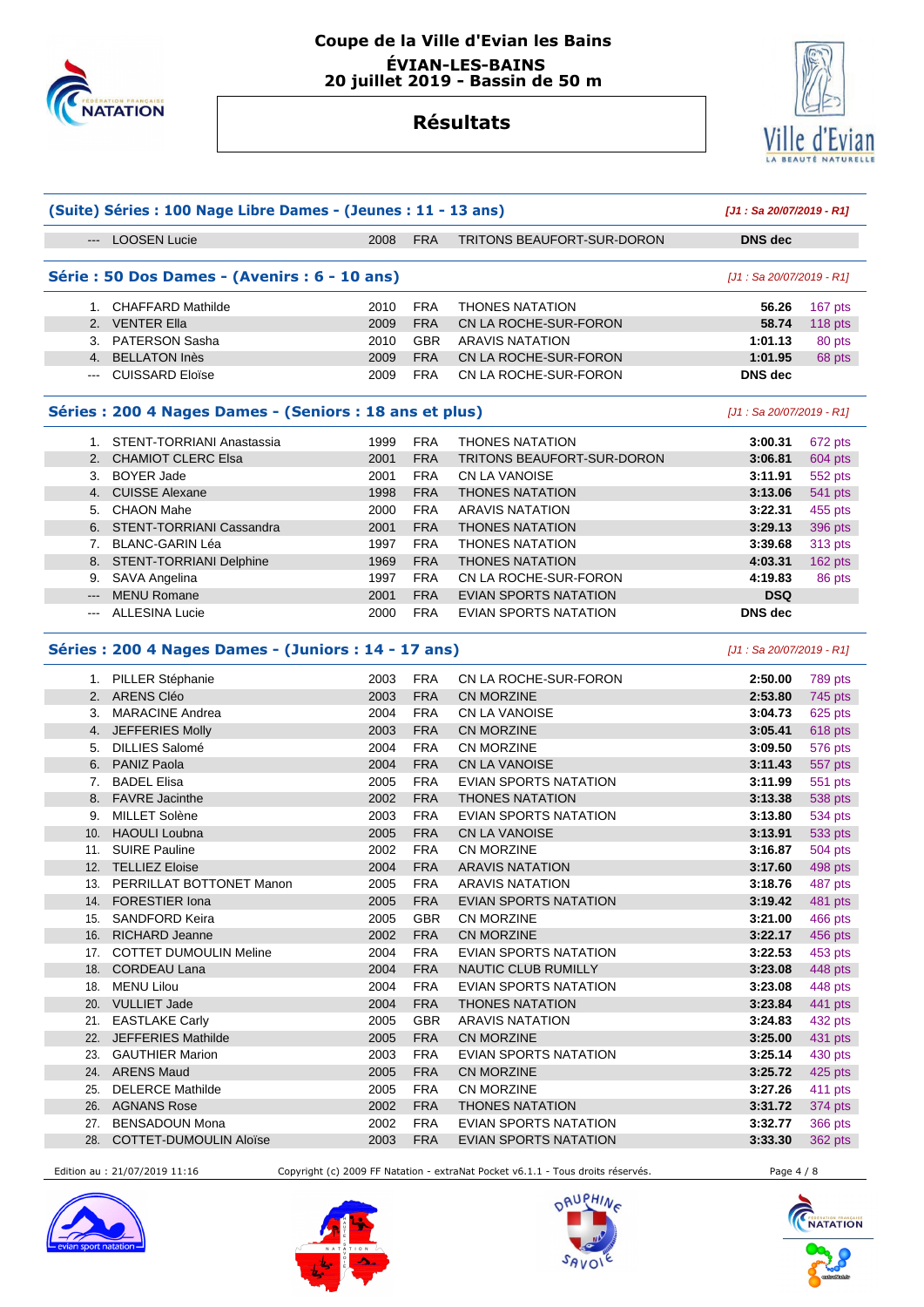

 ÉVIAN-LES-BAINS 20 juillet 2019 - Bassin de 50 m

#### **Résultats**



#### **(Suite) Séries : 200 4 Nages Dames - (Juniors : 14 - 17 ans)** [J1 : Sa 20/07/2019 - R1]

| 29.   | STENT-TORRIANI Paloma        | 2002 | <b>FRA</b> | <b>THONES NATATION</b>     | 3:33.54    | 360 pts   |
|-------|------------------------------|------|------------|----------------------------|------------|-----------|
| 30.   | <b>CHOMAT Louison</b>        | 2005 | <b>FRA</b> | CN LA ROCHE-SUR-FORON      | 3:34.60    | 351 pts   |
| 31.   | ROLLAND Ophélie              | 2003 | <b>FRA</b> | NAUTIC CLUB RUMILLY        | 3:41.39    | 300 pts   |
| 32.   | <b>DUCRET Amélie</b>         | 2003 | <b>FRA</b> | <b>NAUTIC CLUB RUMILLY</b> | 3:42.30    | 293 pts   |
| 33.   | <b>BARONE Camille</b>        | 2005 | <b>FRA</b> | <b>ARAVIS NATATION</b>     | 3:43.82    | 283 pts   |
| 34.   | <b>GUILLAUME Tina</b>        | 2003 | <b>FRA</b> | <b>THONES NATATION</b>     | 3:47.74    | 256 pts   |
| 35.   | <b>MANRESA Flora</b>         | 2005 | <b>FRA</b> | EVIAN SPORTS NATATION      | 3:47.96    | 254 pts   |
| 36.   | <b>LEGON Milena</b>          | 2003 | <b>FRA</b> | <b>ARAVIS NATATION</b>     | 3:49.71    | 243 pts   |
| 37.   | <b>RICHARD Tess</b>          | 2005 | <b>FRA</b> | <b>CN MORZINE</b>          | 3:50.64    | 237 pts   |
| 38.   | <b>DEPLANTE Jade</b>         | 2005 | <b>FRA</b> | <b>NAUTIC CLUB RUMILLY</b> | 3:50.81    | 235 pts   |
| 39.   | <b>BLANC BOUJON Juliette</b> | 2005 | <b>FRA</b> | EVIAN SPORTS NATATION      | 3:52.26    | 226 pts   |
| 40.   | <b>AGNANS Camille</b>        | 2005 | <b>FRA</b> | <b>THONES NATATION</b>     | 3:54.78    | 211 pts   |
| 41.   | <b>CREDOZ Estelle</b>        | 2004 | <b>FRA</b> | <b>THONES NATATION</b>     | 4:03.14    | 163 pts   |
| 42.   | DAVID Eva                    | 2005 | <b>FRA</b> | EVIAN SPORTS NATATION      | 4:04.62    | $155$ pts |
| 43.   | FAVRE-REGUILLON Loolyvahn    | 2005 | <b>FRA</b> | <b>THONES NATATION</b>     | 4:10.21    | 127 pts   |
| $---$ | <b>BOYER Eva</b>             | 2004 | <b>FRA</b> | <b>CN LA VANOISE</b>       | <b>DNS</b> |           |
|       |                              |      |            |                            |            |           |

#### **Séries : 200 4 Nages Dames - (Jeunes : 11 - 13 ans)** [J1 : Sa 20/07/2019 - R1]

- 1. COTTET-DUMOULIN Aurélie 2006 FRA CN MORZINE **4:02.38** 167 pts
- 

#### **Séries : 50 Nage Libre Messieurs - (Seniors : 19 ans et plus)** [J1 : Sa 20/07/2019 - R1]

|                | CHAON Ian                   | 1998 | <b>FRA</b> | ARAVIS NATATION        | 27.38   | 945 pts |
|----------------|-----------------------------|------|------------|------------------------|---------|---------|
|                | 2. LEGON Nicolas            | 1992 | <b>FRA</b> | <b>ARAVIS NATATION</b> | 29.20   | 832 pts |
| 3.             | BESSON-MAGDELAIN Thomas     | 1994 | <b>FRA</b> | ARAVIS NATATION        | 29.38   | 822 pts |
| 4 <sup>1</sup> | DEBARGE Louis               | 2000 | <b>FRA</b> | EVIAN SPORTS NATATION  | 29.94   | 789 pts |
| 5.             | <b>VENTER Duane</b>         | 1974 | <b>RSA</b> | CN LA ROCHE-SUR-FORON  | 30.62   | 750 pts |
| 6.             | <b>SAUTHIER Laurent</b>     | 1973 | <b>FRA</b> | NAUTIC CLUB RUMILLY    | 30.96   | 730 pts |
|                | --- STENT-TORRIANI Jonathan | 1965 | <b>FRA</b> | <b>THONES NATATION</b> | DNS dec |         |
|                |                             |      |            |                        |         |         |

#### **Séries : 50 Nage Libre Messieurs - (Juniors : 15 - 18 ans)** [J1 : Sa 20/07/2019 - R1]

|     | <b>BERNARD Mattéo</b>         | 2004 | <b>FRA</b> | TRITONS BEAUFORT-SUR-DORON   | 27.00 | 969 pts |
|-----|-------------------------------|------|------------|------------------------------|-------|---------|
|     | <b>COTTET-DUMOULIN Mathis</b> | 2001 | <b>FRA</b> | <b>CN MORZINE</b>            | 27.01 | 969 pts |
| 3.  | <b>MICHELON Adrien</b>        | 2001 | <b>FRA</b> | <b>EVIAN SPORTS NATATION</b> | 27.53 | 935 pts |
| 4.  | <b>BARONNET Enzo</b>          | 2002 | <b>FRA</b> | <b>CN LA VANOISE</b>         | 27.80 | 918 pts |
| 5.  | <b>BLANC-GARIN Louis</b>      | 2002 | <b>FRA</b> | <b>THONES NATATION</b>       | 28.65 | 866 pts |
| 6.  | <b>WATERBLEZ Eliot</b>        | 2003 | <b>FRA</b> | <b>CN LA VANOISE</b>         | 28.81 | 856 pts |
|     | <b>MOREAU Adrien</b>          | 2002 | <b>FRA</b> | <b>THONES NATATION</b>       | 29.01 | 844 pts |
| 8.  | <b>BELLAHCENE Yanis</b>       | 2003 | <b>FRA</b> | CN LA ROCHE-SUR-FORON        | 29.72 | 802 pts |
| 9.  | MOREAU Edgar                  | 2002 | <b>FRA</b> | <b>THONES NATATION</b>       | 29.99 | 786 pts |
| 10. | <b>BARTHOD Matteo</b>         | 2002 | <b>FRA</b> | CN LA ROCHE-SUR-FORON        | 30.02 | 784 pts |
| 11. | <b>CHRISTIN Axel</b>          | 2002 | <b>FRA</b> | <b>THONES NATATION</b>       | 30.10 | 779 pts |
| 12. | <b>DUCRETTET Matthieu</b>     | 2002 | <b>FRA</b> | <b>EVIAN SPORTS NATATION</b> | 30.33 | 766 pts |
| 13. | DEMEY Léo                     | 2004 | <b>FRA</b> | <b>CN MORZINE</b>            | 30.36 | 764 pts |
| 14. | <b>CHANEL Nathan</b>          | 2002 | <b>FRA</b> | NAUTIC CLUB RUMILLY          | 30.53 | 755 pts |
| 15. | <b>MARULIER Etienne</b>       | 2003 | <b>FRA</b> | <b>EVIAN SPORTS NATATION</b> | 30.80 | 739 pts |
| 16. | <b>REBIERE Enzo</b>           | 2002 | <b>FRA</b> | TRITONS BEAUFORT-SUR-DORON   | 30.83 | 738 pts |
| 17. | <b>MOTTIER Antonin</b>        | 2003 | <b>FRA</b> | <b>THONES NATATION</b>       | 31.14 | 720 pts |
| 18. | <b>GRILLET Antonin</b>        | 2003 | <b>FRA</b> | <b>NAUTIC CLUB RUMILLY</b>   | 31.72 | 688 pts |
| 19. | <b>THOIRAIN Enzo</b>          | 2004 | <b>FRA</b> | TRITONS BEAUFORT-SUR-DORON   | 32.12 | 667 pts |
| 20. | <b>DIAS Nelson</b>            | 2004 | <b>FRA</b> | CN LA ROCHE-SUR-FORON        | 32.18 | 664 pts |
| 21. | <b>BUISSON Noah</b>           | 2002 | <b>FRA</b> | CN LA ROCHE-SUR-FORON        | 32.26 | 659 pts |
|     |                               |      |            |                              |       |         |

Edition au : 21/07/2019 11:16 Copyright (c) 2009 FF Natation - extraNat Pocket v6.1.1 - Tous droits réservés. Page 5 / 8







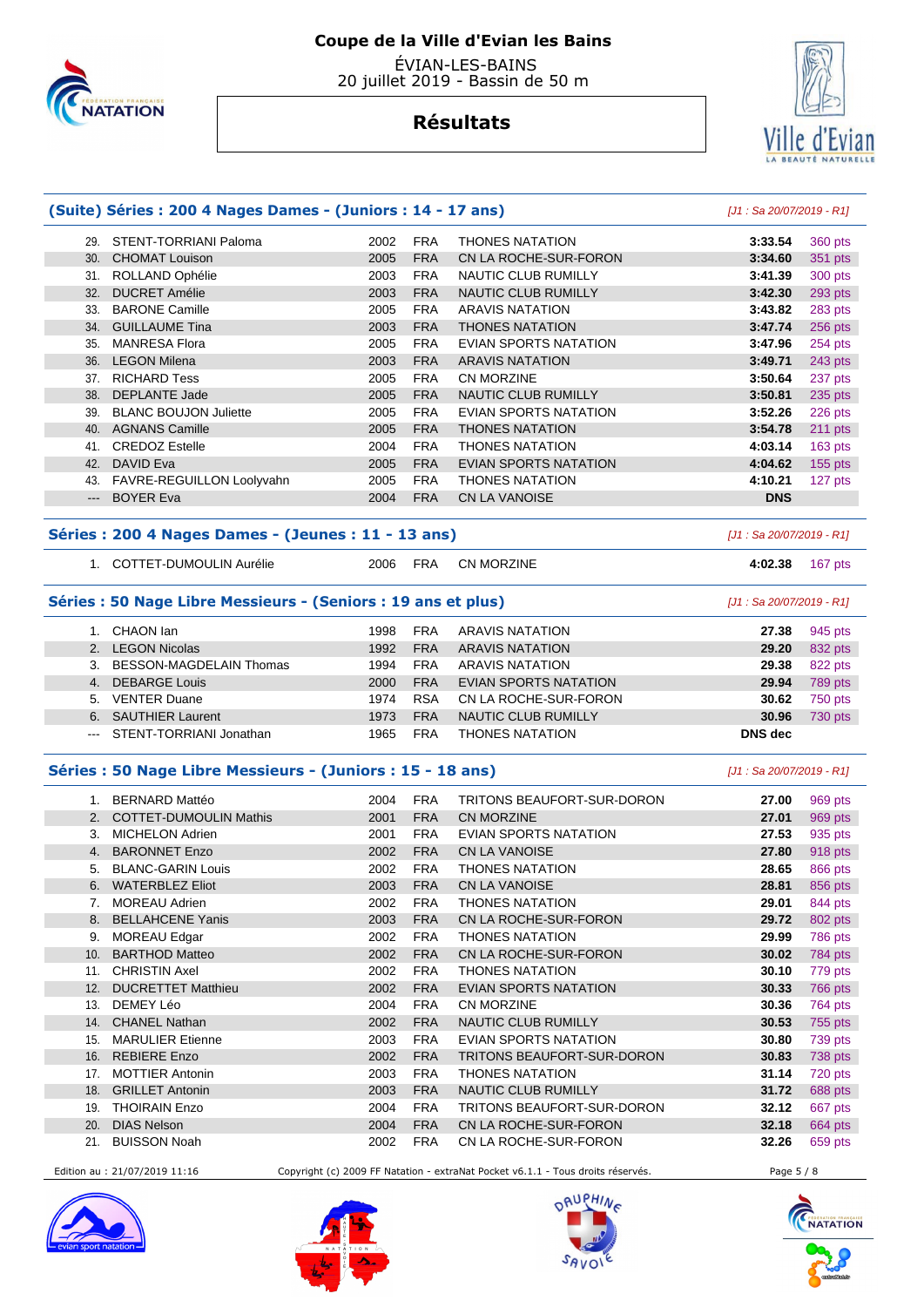

 ÉVIAN-LES-BAINS 20 juillet 2019 - Bassin de 50 m

### **Résultats**



#### **(Suite) Séries : 50 Nage Libre Messieurs - (Juniors : 15 - 18 ans)** [J1 : Sa 20/07/2019 - R1] 22. ROUX Mattéo 2003 FRA EVIAN SPORTS NATATION **32.70** 636 pts

|     | <b>ZZ. RUUX Matteo</b>       | ZUU3. | <b>FRA</b> | EVIAN SPURTS NATATION        | 34.70 L        | OJO DIS |
|-----|------------------------------|-------|------------|------------------------------|----------------|---------|
| 23. | DUPAYS Paul                  | 2004  | <b>FRA</b> | <b>EVIAN SPORTS NATATION</b> | 33.00          | 620 pts |
|     | 24. THORENS Paul             | 2004  | <b>FRA</b> | <b>CN MORZINE</b>            | 33.54          | 593 pts |
|     | 25. LOPES Antoine            | 2003  | <b>FRA</b> | CN LA ROCHE-SUR-FORON        | 36.51          | 452 pts |
|     | 26. JOCHUM Adrien            | 2004  | <b>FRA</b> | <b>CN MORZINE</b>            | 36.72          | 443 pts |
|     | 27. HAOULI Lounès            | 2001  | <b>FRA</b> | CN LA VANOISE                | 38.41          | 372 pts |
|     | 28. FAVRE-REGUILLON Mathélyo | 2004  | <b>FRA</b> | <b>THONES NATATION</b>       | 41.88          | 246 pts |
|     | --- PUJOL Léo                | 2004  | <b>FRA</b> | EVIAN SPORTS NATATION        | <b>DNS</b> dec |         |
|     |                              |       |            |                              |                |         |

#### **Séries : 50 Nage Libre Messieurs - (Jeunes : 12 - 14 ans)** [J1 : Sa 20/07/2019 - R1]

| 1.  | <b>CHANEL Cyril</b>              | 2005 | <b>FRA</b> | <b>NAUTIC CLUB RUMILLY</b>   | 33.13      | 614 pts   |
|-----|----------------------------------|------|------------|------------------------------|------------|-----------|
| 2.  | ROUX Kilyann                     | 2006 | <b>FRA</b> | <b>EVIAN SPORTS NATATION</b> | 34.10      | 565 pts   |
| 3.  | <b>SVEJENTSEV Romain</b>         | 2007 | <b>FRA</b> | <b>THONES NATATION</b>       | 34.84      | 529 pts   |
| 4.  | <b>BLONDEAU Basile</b>           | 2006 | <b>FRA</b> | <b>THONES NATATION</b>       | 34.95      | 524 pts   |
| 5.  | <b>HUDRY Valentin</b>            | 2006 | <b>FRA</b> | ARAVIS NATATION              | 35.12      | 516 pts   |
| 6.  | <b>ALABEATRIX RUBIN Celestin</b> | 2006 | <b>FRA</b> | <b>EVIAN SPORTS NATATION</b> | 35.46      | 500 pts   |
| 7.  | <b>CHOMAT Leopold</b>            | 2006 | <b>FRA</b> | CN LA ROCHE-SUR-FORON        | 36.26      | 463 pts   |
| 8.  | <b>GOY Lucas</b>                 | 2005 | <b>FRA</b> | <b>THONES NATATION</b>       | 36.33      | 460 pts   |
| 9.  | DAL MOLIN Baptiste               | 2005 | <b>FRA</b> | CN LA ROCHE-SUR-FORON        | 36.64      | 447 pts   |
| 10. | <b>CORDEAU Clement</b>           | 2005 | <b>FRA</b> | <b>NAUTIC CLUB RUMILLY</b>   | 36.68      | 445 pts   |
| 11. | <b>MOYNE PICARD Jules</b>        | 2006 | <b>FRA</b> | CN LA ROCHE-SUR-FORON        | 37.17      | 424 pts   |
| 12. | <b>PICHON Antonin</b>            | 2007 | <b>FRA</b> | CN LA ROCHE-SUR-FORON        | 37.69      | 402 pts   |
| 13. | <b>GUIGUES Noa</b>               | 2006 | <b>FRA</b> | TRITONS BEAUFORT-SUR-DORON   | 37.88      | 394 pts   |
| 14. | RAMEL-CHAUTAGNAT Donovan         | 2007 | <b>FRA</b> | <b>NAUTIC CLUB RUMILLY</b>   | 38.38      | 374 pts   |
| 15. | <b>LAVERRIERE Théo</b>           | 2007 | <b>FRA</b> | CN LA ROCHE-SUR-FORON        | 44.58      | 166 pts   |
| 16. | <b>PERNET Greg</b>               | 2007 | <b>FRA</b> | <b>ARAVIS NATATION</b>       | 45.42      | 145 $pts$ |
| 17. | <b>ZANOTTA Flavio</b>            | 2006 | <b>FRA</b> | NAUTIC CLUB RUMILLY          | 47.06      | $107$ pts |
| 18. | <b>GIROUD Mathéo</b>             | 2007 | <b>FRA</b> | <b>NAUTIC CLUB RUMILLY</b>   | 57.05      | 1 pt      |
| --- | <b>ESPANA JIMENEZ Vincent</b>    | 2005 | <b>FRA</b> | CN LA ROCHE-SUR-FORON        | <b>DSQ</b> |           |

#### **Séries : 50 Nage Libre Messieurs - (Avenirs : 6 - 11 ans)** [J1 : Sa 20/07/2019 - R1]

|                 | DEMEY Noah                | 2009 | <b>FRA</b> | CN MORZINE                 | 40.28          | 301 pts   |
|-----------------|---------------------------|------|------------|----------------------------|----------------|-----------|
| 2.              | <b>MOLLIERE Evann</b>     | 2008 | <b>FRA</b> | TRITONS BEAUFORT-SUR-DORON | 41.34          | 264 pts   |
| 3.              | <b>LOWMAN David</b>       | 2008 | <b>FRA</b> | CN LA ROCHE-SUR-FORON      | 41.60          | 256 pts   |
| 4.              | <b>CHICOUARD Hugo</b>     | 2008 | <b>FRA</b> | <b>THONES NATATION</b>     | 42.27          | 234 pts   |
| 5.              | <b>JOSSELIN Victor</b>    | 2008 | <b>FRA</b> | CN LA ROCHE-SUR-FORON      | 43.32          | 202 pts   |
| 6.              | <b>BUILDER Simmy</b>      | 2009 | <b>GBR</b> | <b>ARAVIS NATATION</b>     | 43.88          | 186 pts   |
|                 | PERRILLAT BOTTONET Eliot  | 2008 | <b>FRA</b> | <b>ARAVIS NATATION</b>     | 44.75          | 162 pts   |
| 8.              | <b>DUCRETTET Nathan</b>   | 2008 | <b>FRA</b> | <b>CN MORZINE</b>          | 46.36          | 122 pts   |
| 9.              | <b>FAVRE FELIX Adrien</b> | 2008 | <b>FRA</b> | <b>ARAVIS NATATION</b>     | 46.98          | $108$ pts |
| 10 <sub>1</sub> | <b>NICOLESCU Albert</b>   | 2009 | <b>ROU</b> | <b>ARAVIS NATATION</b>     | 47.35          | $100$ pts |
| 11.             | <b>THOIRAIN Lilian</b>    | 2008 | <b>FRA</b> | TRITONS BEAUFORT-SUR-DORON | 47.57          | 96 pts    |
| 12.             | <b>BUYS Emilio</b>        | 2009 | <b>FRA</b> | <b>ARAVIS NATATION</b>     | 50.65          | 44 pts    |
| 13.             | <b>ALOGAN Erol</b>        | 2008 | <b>FRA</b> | <b>THONES NATATION</b>     | 50.68          | 43 pts    |
| $---$           | <b>CHAPMAN Louis</b>      | 2009 | <b>FRA</b> | <b>CN MORZINE</b>          | <b>DNS</b> dec |           |
|                 |                           |      |            |                            |                |           |

#### **HC : 50 Nage Libre Messieurs Exercía Exercía Exercía Exercía Exercía Exercía Elizabeth D1: Sa 20/07/2019 - R1]**

HC GOY Noah 2003 FRA THONES NATATION **DNS dec** 

Edition au : 21/07/2019 11:16 Copyright (c) 2009 FF Natation - extraNat Pocket v6.1.1 - Tous droits réservés. Page 6 / 8







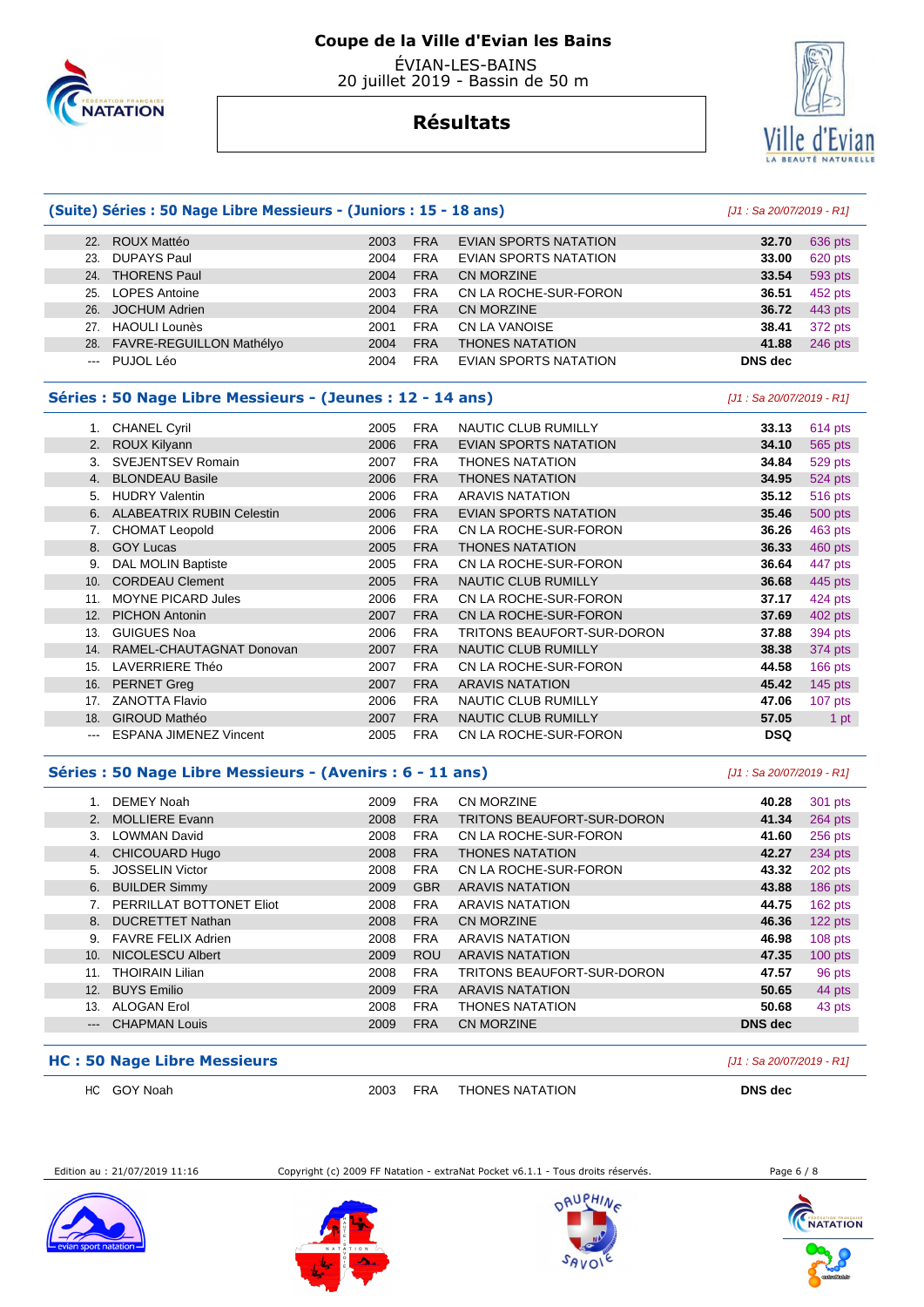

 ÉVIAN-LES-BAINS 20 juillet 2019 - Bassin de 50 m

## vian Ville

#### **Résultats**

#### **Séries : 100 Nage Libre Messieurs - (Jeunes : 12 - 14 ans)** [J1 : Sa 20/07/2019 - R1]

|                  | <b>CHANEL Cyril</b>              | 2005 | <b>FRA</b> | <b>NAUTIC CLUB RUMILLY</b>   | 1:12.71    | 583 pts |
|------------------|----------------------------------|------|------------|------------------------------|------------|---------|
| 2.               | <b>ESPANA JIMENEZ Vincent</b>    | 2005 | <b>FRA</b> | CN LA ROCHE-SUR-FORON        | 1:16.52    | 494 pts |
| 3.               | ROUX Kilyann                     | 2006 | <b>FRA</b> | EVIAN SPORTS NATATION        | 1:18.04    | 461 pts |
| $\overline{4}$ . | <b>HUDRY Valentin</b>            | 2006 | <b>FRA</b> | <b>ARAVIS NATATION</b>       | 1:19.76    | 425 pts |
| 5.               | <b>ALABEATRIX RUBIN Celestin</b> | 2006 | <b>FRA</b> | <b>EVIAN SPORTS NATATION</b> | 1:20.84    | 403 pts |
| 6.               | <b>BLONDEAU Basile</b>           | 2006 | <b>FRA</b> | THONES NATATION              | 1:22.03    | 380 pts |
|                  | <b>CORDEAU Clement</b>           | 2005 | <b>FRA</b> | <b>NAUTIC CLUB RUMILLY</b>   | 1:22.92    | 362 pts |
| 8.               | <b>SVEJENTSEV Romain</b>         | 2007 | <b>FRA</b> | THONES NATATION              | 1:24.03    | 342 pts |
| 9.               | <b>GOY Lucas</b>                 | 2005 | <b>FRA</b> | THONES NATATION              | 1:26.44    | 298 pts |
| 10.              | RAMEL-CHAUTAGNAT Donovan         | 2007 | <b>FRA</b> | <b>NAUTIC CLUB RUMILLY</b>   | 1:27.40    | 282 pts |
| 11.              | <b>MOYNE PICARD Jules</b>        | 2006 | <b>FRA</b> | CN LA ROCHE-SUR-FORON        | 1:27.99    | 272 pts |
| 12.              | <b>CHOMAT Leopold</b>            | 2006 | <b>FRA</b> | CN LA ROCHE-SUR-FORON        | 1:28.28    | 268 pts |
| 13.              | <b>GUIGUES Noa</b>               | 2006 | <b>FRA</b> | TRITONS BEAUFORT-SUR-DORON   | 1:28.40    | 266 pts |
| 14.              | <b>PICHON Antonin</b>            | 2007 | <b>FRA</b> | CN LA ROCHE-SUR-FORON        | 1:29.56    | 247 pts |
| 15.              | LAVERRIERE Théo                  | 2007 | <b>FRA</b> | CN LA ROCHE-SUR-FORON        | 1:45.58    | 59 pts  |
| 16.              | <b>ZANOTTA Flavio</b>            | 2006 | <b>FRA</b> | <b>NAUTIC CLUB RUMILLY</b>   | 1:49.57    | 33 pts  |
| 17.              | GIROUD Mathéo                    | 2007 | <b>FRA</b> | <b>NAUTIC CLUB RUMILLY</b>   | 2:19.70    | 1 pt    |
| $---$            | <b>DAL MOLIN Baptiste</b>        | 2005 | <b>FRA</b> | CN LA ROCHE-SUR-FORON        | <b>DNF</b> |         |
|                  |                                  |      |            |                              |            |         |

#### **Séries : 50 Dos Messieurs - (Avenirs : 6 - 11 ans)** [J1 : Sa 20/07/2019 - R1]

|     | DEMEY Noah               | 2009 | <b>FRA</b> | <b>CN MORZINE</b>          | 50.47   | $185$ pts |
|-----|--------------------------|------|------------|----------------------------|---------|-----------|
|     | 2. CHICOUARD Hugo        | 2008 | <b>FRA</b> | <b>THONES NATATION</b>     | 53.17   | 127 pts   |
|     | 3. FAVRE FELIX Adrien    | 2008 | <b>FRA</b> | <b>ARAVIS NATATION</b>     | 54.05   | $110$ pts |
| 4.  | <b>MOLLIERE Evann</b>    | 2008 | <b>FRA</b> | TRITONS BEAUFORT-SUR-DORON | 54.24   | $106$ pts |
| 5.  | <b>JOSSELIN Victor</b>   | 2008 | <b>FRA</b> | CN LA ROCHE-SUR-FORON      | 55.87   | 79 pts    |
|     | 6. BUILDER Simmy         | 2009 | <b>GBR</b> | <b>ARAVIS NATATION</b>     | 56.12   | 75 pts    |
|     | <b>LOWMAN David</b>      | 2008 | <b>FRA</b> | CN LA ROCHE-SUR-FORON      | 58.32   | 45 pts    |
| 8.  | PERRILLAT BOTTONET Eliot | 2008 | <b>FRA</b> | <b>ARAVIS NATATION</b>     | 58.38   | 45 pts    |
| 9.  | <b>THOIRAIN Lilian</b>   | 2008 | <b>FRA</b> | TRITONS BEAUFORT-SUR-DORON | 58.65   | 42 pts    |
| 10. | <b>NICOLESCU Albert</b>  | 2009 | <b>ROU</b> | <b>ARAVIS NATATION</b>     | 1:00.86 | 20 pts    |
| 11. | ALOGAN Erol              | 2008 | <b>FRA</b> | <b>THONES NATATION</b>     | 1:05.12 | 1 pt      |

#### **Séries : 200 4 Nages Messieurs - (Seniors : 19 ans et plus)** [J1 : Sa 20/07/2019 - R1]

| BESSON-MAGDELAIN Thomas     | 1994 | <b>FRA</b> | ARAVIS NATATION        | 2:49.02                | 627 pts |
|-----------------------------|------|------------|------------------------|------------------------|---------|
| 2. LEGON Nicolas            | 1992 | <b>FRA</b> | ARAVIS NATATION        | <b>2.57.03</b> 541 pts |         |
| 3. SAUTHIER Laurent         | 1973 | <b>FRA</b> | NAUTIC CLUB RUMILLY    | 3:01.07                | 500 pts |
| --- STENT-TORRIANI Jonathan | 1965 | <b>FRA</b> | <b>THONES NATATION</b> | DNS dec                |         |

#### **Séries : 200 4 Nages Messieurs - (Juniors : 15 - 18 ans)** [J1 : Sa 20/07/2019 - R1]

|                | <b>COTTET-DUMOULIN Mathis</b> | 2001 | <b>FRA</b> | CN MORZINE                 | 2:43.38 | 691 pts |
|----------------|-------------------------------|------|------------|----------------------------|---------|---------|
| 2 <sub>1</sub> | <b>MARULIER Etienne</b>       | 2003 | <b>FRA</b> | EVIAN SPORTS NATATION      | 2:46.33 | 657 pts |
| 3.             | <b>MICHELON Adrien</b>        | 2001 | <b>FRA</b> | EVIAN SPORTS NATATION      | 2:47.19 | 647 pts |
| 4.             | <b>BARONNET Enzo</b>          | 2002 | <b>FRA</b> | <b>CN LA VANOISE</b>       | 2:47.92 | 639 pts |
| 5.             | <b>BERNARD Mattéo</b>         | 2004 | <b>FRA</b> | TRITONS BEAUFORT-SUR-DORON | 2:48.53 | 632 pts |
| 6.             | <b>DUCRETTET Matthieu</b>     | 2002 | <b>FRA</b> | EVIAN SPORTS NATATION      | 2:49.08 | 626 pts |
|                | <b>BARTHOD Matteo</b>         | 2002 | <b>FRA</b> | CN LA ROCHE-SUR-FORON      | 2:50.33 | 613 pts |
|                | 8. CHANEL Nathan              | 2002 | <b>FRA</b> | <b>NAUTIC CLUB RUMILLY</b> | 2:55.31 | 559 pts |
| 9.             | <b>MOREAU Adrien</b>          | 2002 | <b>FRA</b> | <b>THONES NATATION</b>     | 2:55.75 | 554 pts |
| 10.            | <b>MOREAU Edgar</b>           | 2002 | <b>FRA</b> | <b>THONES NATATION</b>     | 2:58.01 | 531 pts |
| 11.            | <b>BELLAHCENE Yanis</b>       | 2003 | <b>FRA</b> | CN LA ROCHE-SUR-FORON      | 3:00.28 | 508 pts |
| 12.            | <b>WATERBLEZ Eliot</b>        | 2003 | <b>FRA</b> | <b>CN LA VANOISE</b>       | 3:01.58 | 495 pts |
|                |                               |      |            |                            |         |         |

Edition au : 21/07/2019 11:16 Copyright (c) 2009 FF Natation - extraNat Pocket v6.1.1 - Tous droits réservés. Page 7 / 8